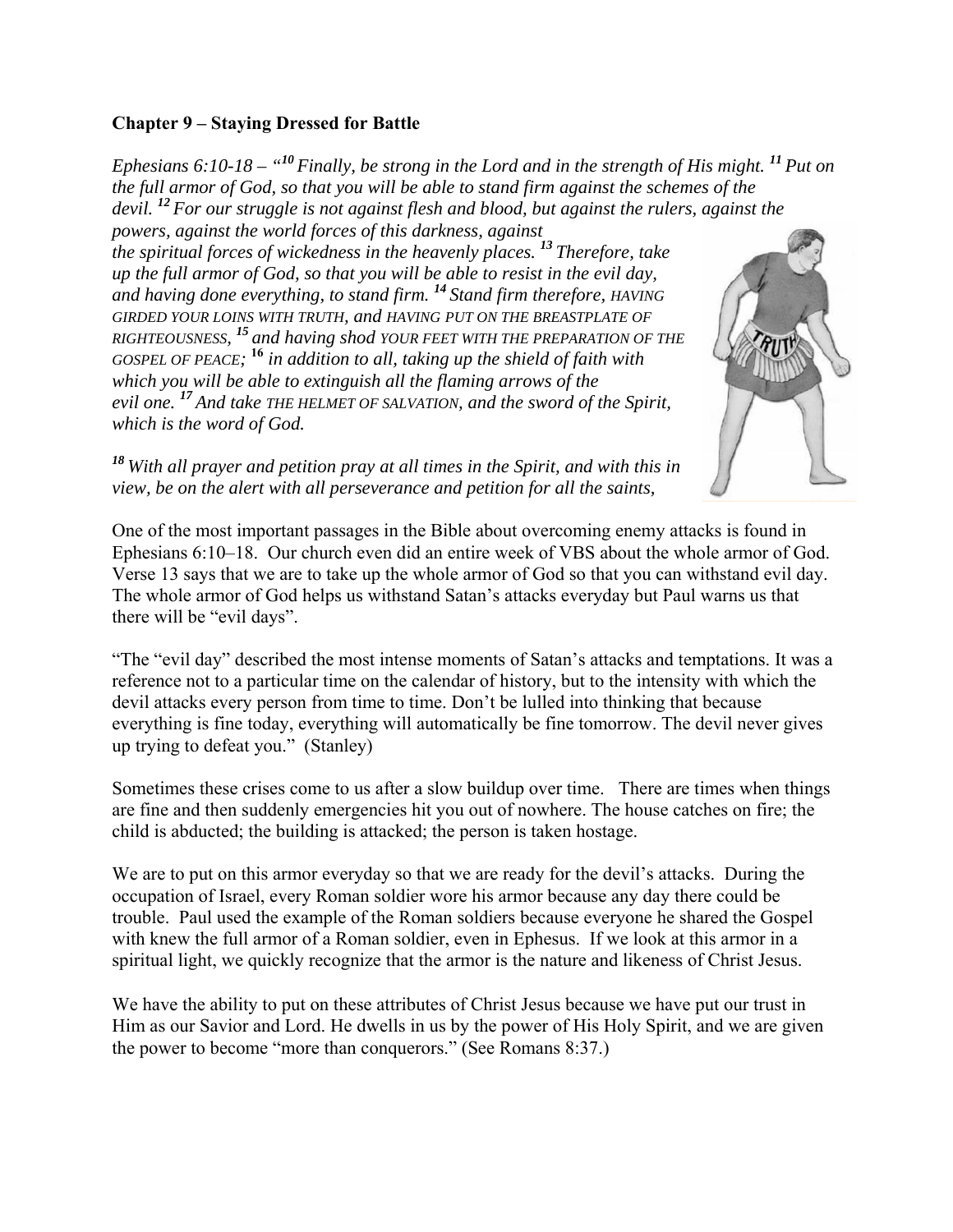The first three full are of God are required because Paul used the word, 'having'. The last three are to be used as needed because Paul used the words, 'take' or 'take up'.

## **THE BELT OF TRUTH (Eph. 6:14).**

"Roman soldiers wore a long tunic that was cinched in at the waist by a belt so they could move quickly and decisively without tripping over the garment. The belt was wide; it extended down from the waist to cover the abdomen and, in some designs, the groin area. The belt had a place to attach a sword." (Stanley)

The abdomen was considered the most vulnerable area in a sword fight because it was soft and fleshy tissue. There are no bones to protect this area.

What organs of our physical bodies are located in the abdomen? The organs are related to the digestion and elimination of waste and the organs of reproduction are in this area.

Paul was saying to the Ephesians, "You have to know what to take into your life and what to eliminate from your life. Truth must be the filter for all perceptions, ideas, and dreams." If you are unsure about what is true and what is a lie, you will be living in a state of confusion, and your decisions and choices will lack clarity, focus, and power. (Stanley)

Discernment helps us decide whether something lines up with God's truth or it does not. If something is true, then we can take it into our lives and it will become a part of us. If it is not true, we are to eliminate quickly. They are a waste of time, energy, and attention. The organs of reproduction are linked to our relationships. Everything that is birthed on this earth is birthed in relationship with other people.

While on the earth, we give birth to babies, but we also give birth to ideas, ministries, companies, movements, and organizations which impact our relationships with other people. We need to know which relationships are based on God's truth and which are rooted in lies. While on the earth, it is important that we form positive or good alliances. These alliances can include who you date or marry. These alliances must be based upon truth.

2 Corinthians 6:14-18 says "*14 Do not be bound together with unbelievers; for what partnership have righteousness and lawlessness, or what fellowship has light with darkness? 15 Or what harmony has Christ with Belial (Satan), or what has a believer in common with an unbeliever? 16 Or what agreement has the temple of God with idols? For we are the temple of the living God; just as God said, "I will dwell in them and walk among them; And I will be their God, and they shall be My people. 17 "Therefore, come out from their midst and be separate," says the Lord. "And do not touch what is unclean; And I will welcome you. 18 "And I will be a father to you, And you shall be sons and daughters to Me," Says the Lord Almighty."*

This tells us whom we should ate or marry. We should not be unequally yoked together with unbelievers. What do these verses say about our bodies? They are the God's temples.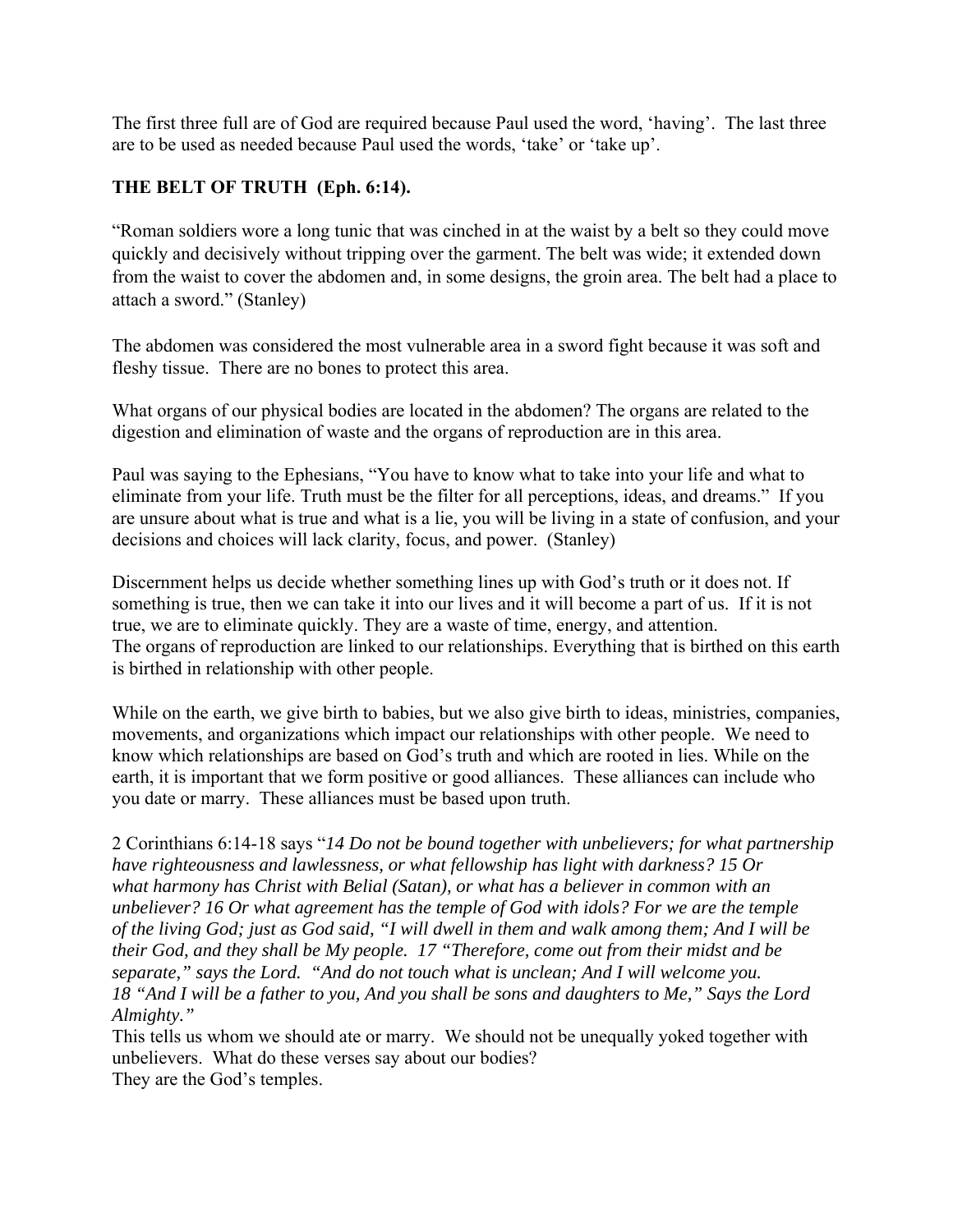What is the significance of Paul quoting Leviticus 26:12; Jerimiah 32:38 and Ezekiel 37:27 in these verses in 1 Corinthians 6? God promised a personal and close relationship with His people under the new covenant. God cannot be in the presence of sin.

The pursuit of truth requires a real commitment on our part.

"Putting this girdle of truth around you—is your conscious commitment to trust Jesus as your Savior and make a commitment to believe in Him and follow Him with your whole heart. A commitment is a very serious matter. It's saying, "I will follow Jesus as the Lord of my life no matter what." You must stand for the truth without compromise. (Stanley)

A number of people where a WWJD bracelet to remind them of "What Would Jesus Do?" When we are faced with a decision, an evaluation, a choice, an option, your first thoughts become, WWJD and you should ask yourself, "How does this line up with God's Word?"

John 14:6 tells us that Jesus is Truth. "*Jesus said to him, "I am the way, and the truth, and the life; no one comes to the Father but through Me*." So if we are putting on the Belt of Truth, we are putting on Christ.

Putting on the Belt of truth is reminding ourselves that we have the truth of God in us. It is available to us, it is part of us, and it is operating in us at all times.

# **THE BREASTPLATE OF RIGHTEOUSNESS (Eph. 6:14).**

Romans 5:17 (Amplified) "*For if because of one man's trespass (lapse, offense) death reigned through that one, much more surely will those who receive [God's] overflowing grace (unmerited favor) and the free gift of righteousness [putting them into right standing with Himself] reign as kings in life through the one Man Jesus Christ (the Messiah, the Anointed One)."* 

2 Corinthians 5:21 (Amplified) "*For our sake He made Christ [virtually] to be sin Who knew no sin, so that in and through Him we might become [endued with, viewed as being in, and examples of] the righteousness of God [what we ought to be, approved and acceptable and in right relationship with Him, by His goodness]."*



Paul tells us that when we accept Jesus as our Savior, we receive the "gift" of righteousness. This gift of righteousness is said to be imputed righteousness. The word 'Imputed" when used biblically means "treated as if it were theirs through faith."

The righteousness we receive is Christ's righteousness, not our own righteousness. "It refers to a lining up of a person's beliefs, attitudes, thoughts, and behavior with God's commandments and principles. There simply is no substitute for living obediently before God." (Stanley)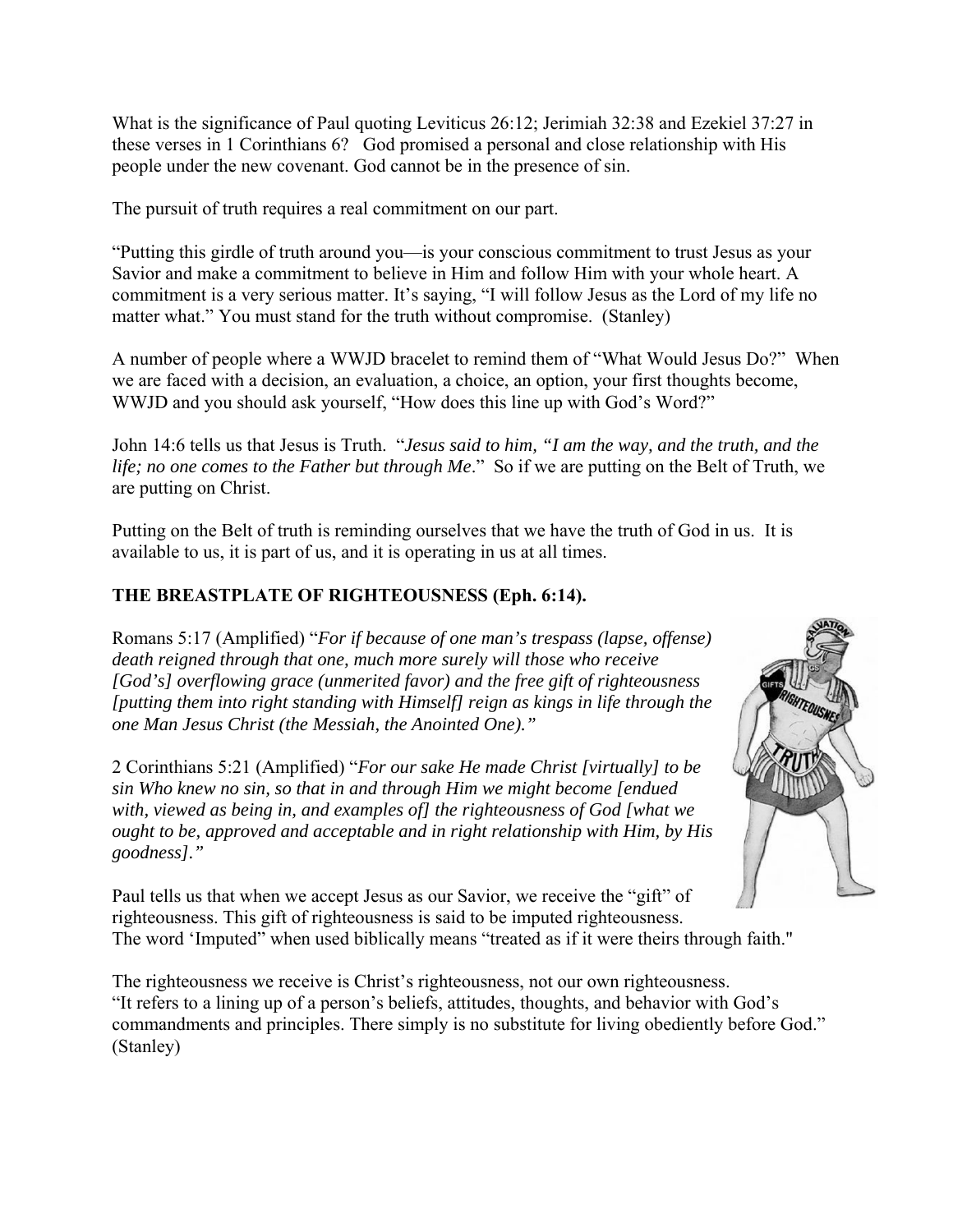Before we accepted Christ we were focused on ourselves or the world but after we accepted Christ we should be focused on God. We should have what King David asked for, "*Create in me a clean heart, O God. And renew a steadfast spirit within me"* (Ps. 51:10).

The Roman soldier wore a breastplate to protect his lungs and heart. The lungs connect us directly with our environment. The world contributes to us, and we contribute to the world. Our spirits can be polluted by the world.

The following verses tell us about the "breath" of God. What was created or received when God breathed.

Psalm 33:6 – All creation Job 33:4 – Life 2 Timothy 3:16-17 – The Word of God (Bible) John 20:22 – The Holy Spirit was received.

The breast plate of righteousness also protects the heart, another life sustaining organ. Damaging the heart causes death, spiritual and physical.

Charles Stanley says "The "heart" refers to the seat of a person's will, and also to the emotions, beliefs, and attitudes that feed into what a person wills or chooses. Righteousness is to cover all of our emotions, beliefs, and attitudes. We are to have the "right" feelings and emotional responses. We are to have the "right" beliefs. We are to have the "right" attitudes." Philippians 2:5 says that we are to have the mind NKJV, mindset NIV or attitude NASB of Christ depending on your translation. That is as right as you can be. It is easier said than done.

In Proverbs 4:23–25, King Solomon tells us, "*Watch over your heart with all diligence, For from it flow the springs of life. 24 Put away from you a deceitful mouth And put devious speech far from you. 25 Let your eyes look directly ahead And let your gaze be fixed straight in front of you."* 

The wisdom of Solomon says to guard (NLT), watch over (NASB) or *keep your heart with all diligence*. You should do this because (NLT) "*it determines the course of your life."* 

#### PROTECTING WHAT IS VITAL

"A person's reputation—integrity, character appraisal in the eyes of others—is directly related to the atmosphere in which he chooses to live and he helps to create, and to what he believes, thinks, feels, says, and does." (Stanley)

As humans, we are going to fail or fall. We will sin or make mistakes. We can walk in righteousness. What do these verses tell us.

1 John 2:1–2 – If we sin then we have an Advocate. Jesus is the propitiation for our sin.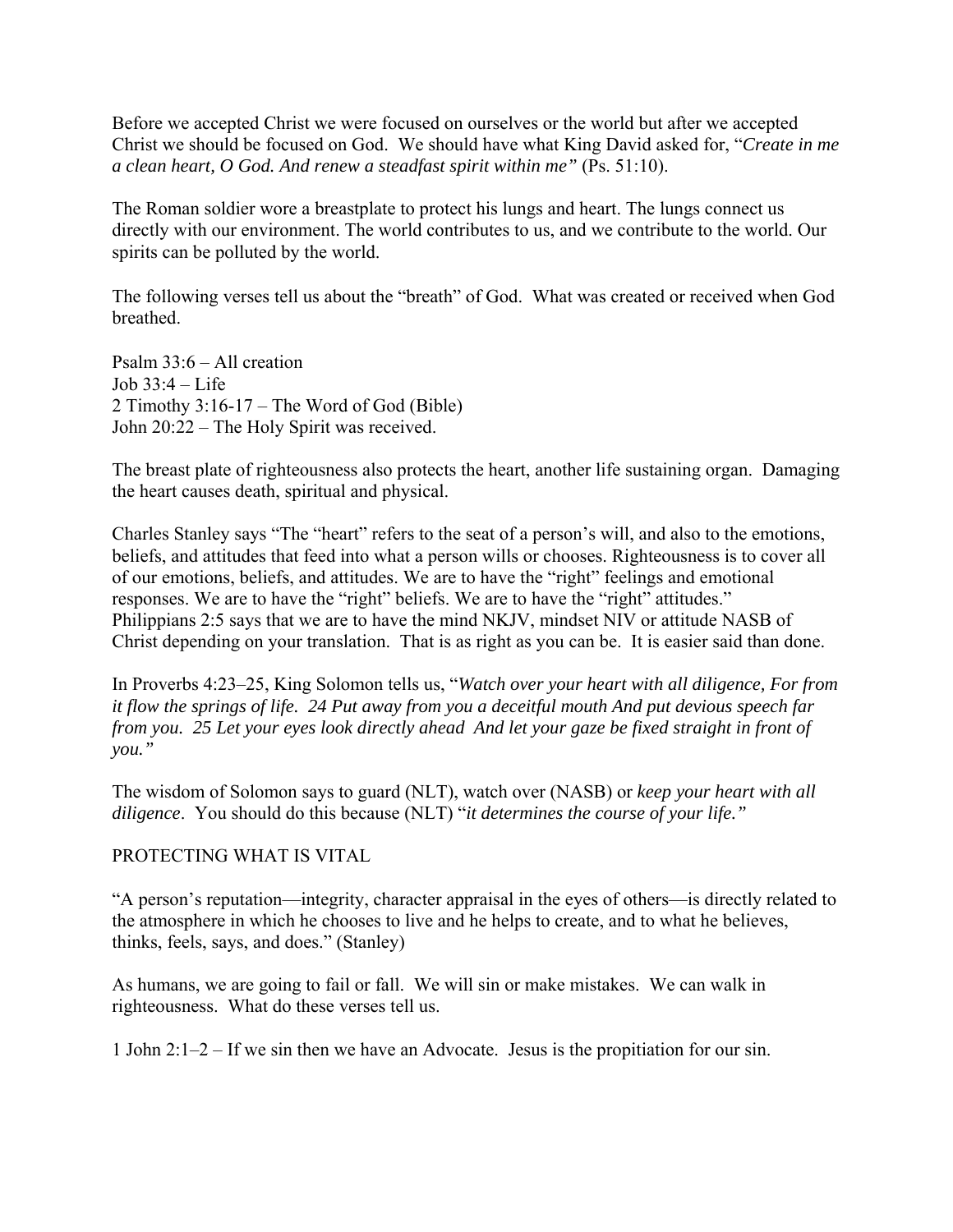1 John 2:28–29 – If we are followers of Jesus, then we must do our best to do what is right. We can't rely solely on Jesus' imputed righteousness.

1 John 5:18 (NLT easier) – Jesus keeps us from Satan's harm. (See also John 10:28)

## **SHOES OF PREPARATION OF THE GOSPEL OF PEACE**

The apostle Paul wrote that you are to stand "having shod your feet with the preparation of the gospel of peace" (Eph. 6:15).

The "gospel of peace" refers to the good news of Jesus' provision for our peace with God.



Peace with God is an objective peace. It doesn't come from within ourselves. It's not something we can obtain. It is something we are freely given. It is a gift from God — a gift given by Jesus when He saves a repentant sinner.

The peace of God is a subjective peace. We have it when we experience the peace that comes through trusting Jesus. This peace is also a gift from God. It is given to us by God, freely and generously. It produces in us a feeling of wellness, but it is something that we must actively pursue.

"The message of Paul is this: we are to stand firm, grounded in the fact that we have the peace of God in our hearts. We know who we are in Christ Jesus. We don't have to prove ourselves to anybody—we know we are assured of Christ's forgiveness, we know we are loved by God, and we know that we have a secure home in heaven forever." (Stanley)

One of the worst things we can do is to go into a battle against the devil with fear in our hearts. Fear disables and paralyzes.

Hebrews 10:22 tells us that we are to face the devil with the calm assurance that Jesus knows all about the situation and has already defeated the devil. Hebrews 10:22 says, "*22 let us draw near with a sincere heart in full assurance of faith, having our hearts sprinkled clean from an evil conscience and our bodies washed with pure water."* 

Part of the preparation of the gospel of peace is a preparation to face death, Psalm 23:4 tells us that when we face death, we can face it without fear because God is with us and He will protect us, so do not have fear. In our daily lives, we should be free from fear.

What to these verses tell us to help us be free from fear?

Deuteronomy 31:6 – He will never leave us nor forsake us. John 3:16 – God loves us, and will give us everlasting life. John 10:28 – We have eternal life, will never perish and no one can take us from Jesus' hand. We cannot lose our salvation.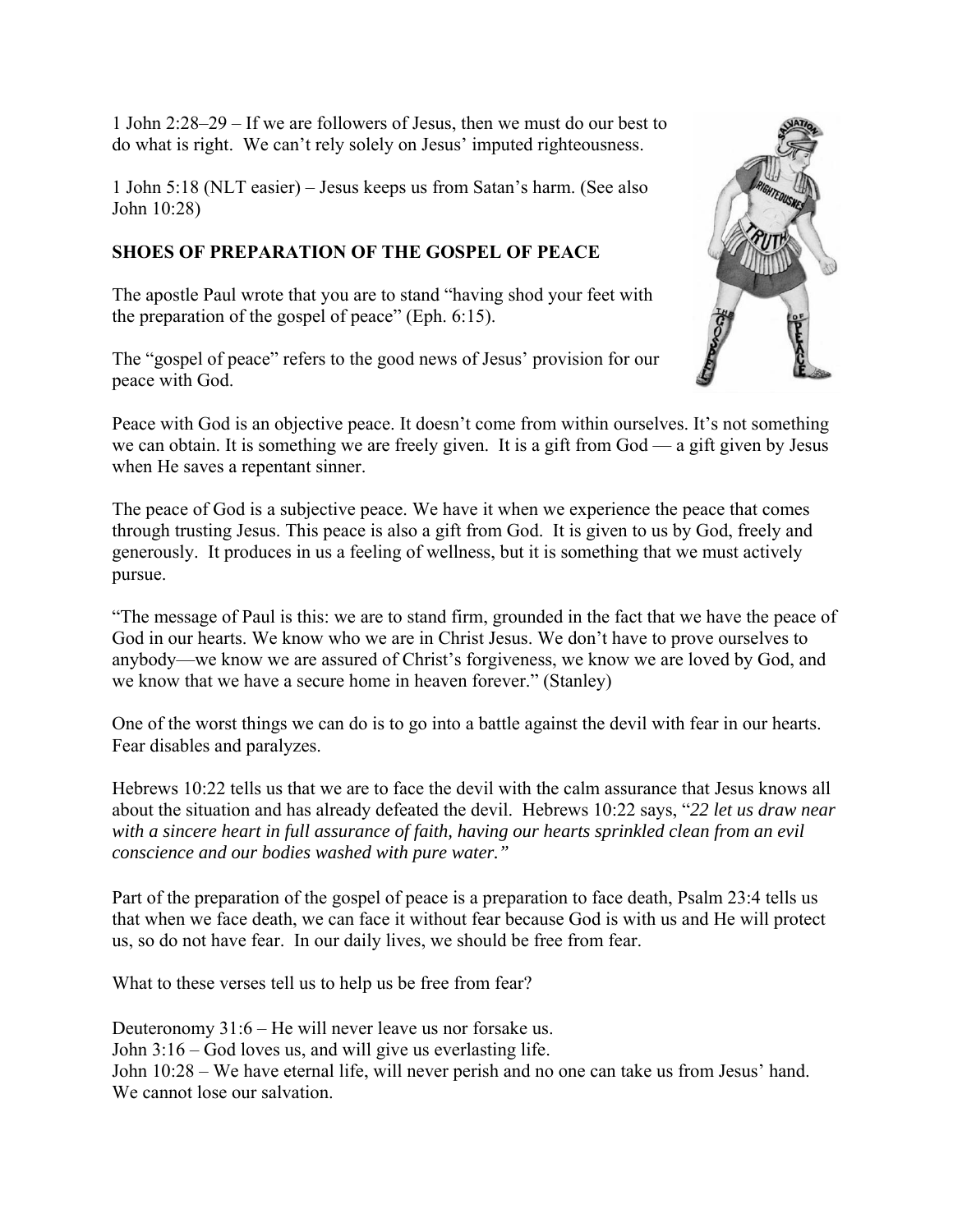How do we get the Gospel of Peace that Paul is talking about come? It comes from faith in Jesus.

Peace comes the same way. In Philippians 4:4-7, Paul says, "*4 Rejoice in the Lord always; again I will say, rejoice! 5 Let your gentle spirit be known to all men. The Lord is near. 6 Be anxious for nothing, but in everything by prayer and supplication with thanksgiving let your requests be made known to God. 7 And the peace of God, which surpasses all comprehension, will guard your hearts and your minds in Christ Jesus."* 

Proverbs 4:26–27 says *"Watch the path of your feet And all your ways will be established. 27 Do not turn to the right nor to the left; Turn your foot from evil."* You must be prepared and to do so you are the one who must set your mind and heart in before adversity comes so you can respond with peace.

Paul told Timothy in 2 Timothy 4:7 (NIV) that "*I have fought the good fight, I have finished the race, I have kept the faith;* Paul referred to the "race" he had been called by God to run, we might call it the "walk" of the believer. Matthew 7:13-14 says we are to enter through the narrow gate. We must chose which route we are going to follow in life. Joshua told the Hebrew nation that "*as for me and my household, we will serve the Lord."* (Joshua 24:15)

"The fact is, if a person doesn't have peace, he won't leave the house or set out to run any race! Without peace in his heart, he won't take the risk of sharing the gospel with someone or speaking up in a group that is ridiculing the things of God. Without peace reigning in his life, he won't set out for a mission field, give sacrificially, or take an unpopular stand for Christ." (Stanley)

If we have been shod with the preparation of the gospel of peace then we should want to give it to others so that they too can experience the peace of God in their hearts.

We have learned that Jesus was the only human ever to be truly righteous and that He is truth and now we learn that true peace comes only from Jesus. These are essential tools for us to spiritually battle Satan.

ALWAYS ON! The apostle Paul wrote, "having girded your waist" "having put on the breastplate" "having shod your feet"

Just as a Roman soldier would not go out each day without being prepared, we have to be ready for Satan's attacks when they come, and they will come. We must filter everything we say and hear through the truth that is evident in God's Word. Ask yourself, WWJD or "Is this right in God's eyes?"

Jesus had a love for the unsaved. We must have that same love and ask ourselves, "What can I do to help this person experience more of Jesus' peace in his life?" Paul started his discussion of the Whole Armor of God with verses with the "WHY" in verses Ephesians 6:10 and 11. The